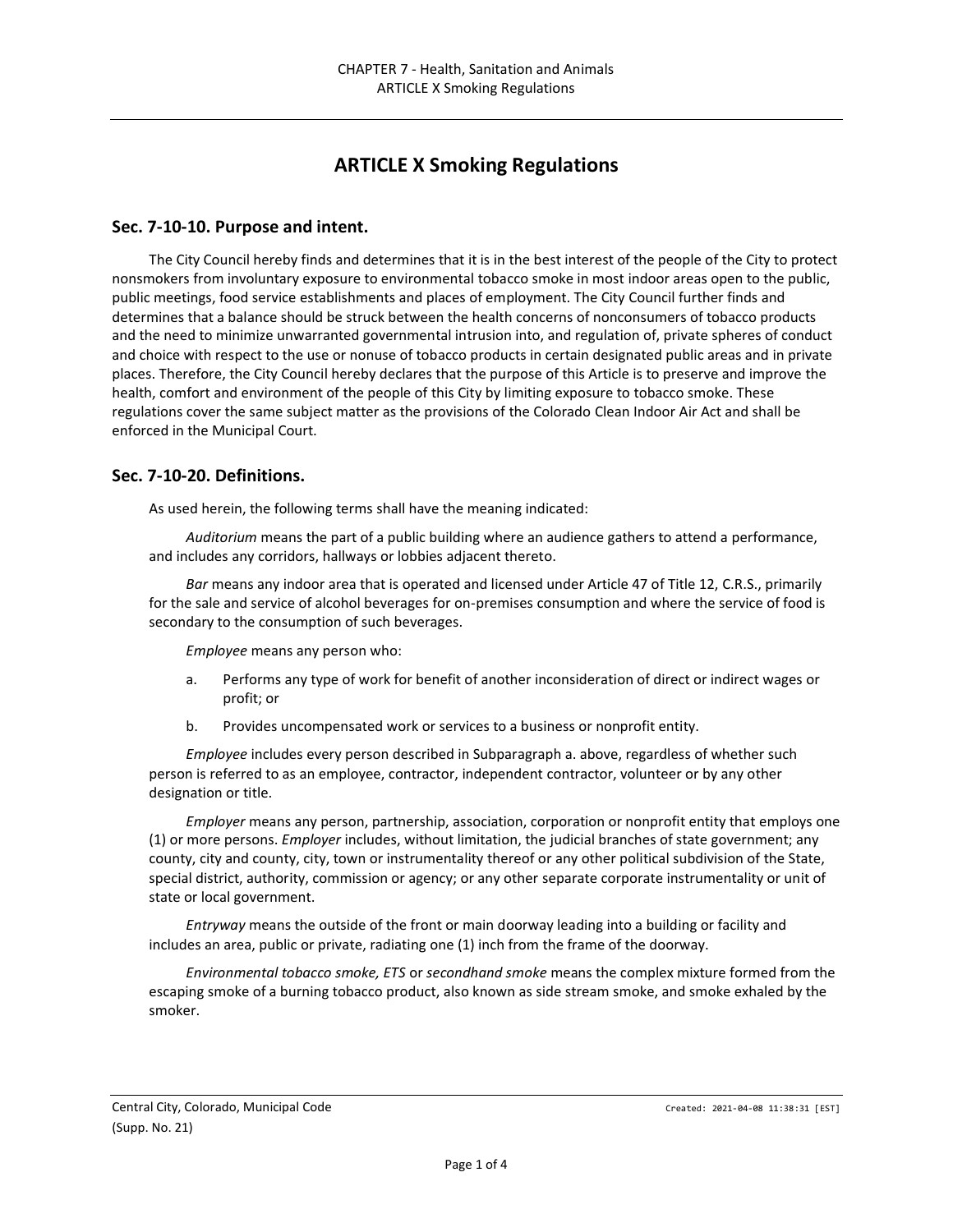*Food service establishment* means any indoor area or portion thereof in which the principal business is the sale of food for on-premises consumption. The term includes, without limitation, restaurants, cafeterias, coffee shops, diners, sandwich shops and short-order cafes.

*Indoor area* means any enclosed area or portion thereof. The opening of windows or doors or the temporary removal of wall panels, does not convert an indoor area into an outdoor area.

*Outdoor area* means an area with at least forty percent (40%) of the surrounding walls, columns or other building elements as permanent and unobstructed openings to the outside. Such area may be provided with a roof or floor to provide weather protection, provided that such area is not fully enclosed.

*Place of employment* means any indoor area or portion thereof under the control of an employer in which employees of the employer perform services for, or on behalf of, the employer.

*Public building* means any building owned or operated by:

- a. The State, including the legislative, executive and judicial branches of state government;
- b. Any county, City and county, City, town or instrumentality thereof, or any other political subdivision of the State, a special district, an authority, a commission or an agency; or
- c. Any other separate corporate instrumentality or unit of state or local government.

*Public meeting* means any meeting open to the public pursuant to Part 4 of Article 6 of Title 24, C.R.S.

*Smoke* or *smoking* means the burning of a lighted cigarette, cigar, pipe or any other matter or substance that contains tobacco.

*Smoke-free work area* means an indoor area in a place of employment where smoking is prohibited under this Article.

*Tobacco* means cigarettes, cigars, cheroots, stogies and periques; granulated, plug cut, crimp cut, ready rubbed and other smoking tobacco; snuff and snuff flour; Cavendish; plug and twist tobacco; fine-cut and other chewing tobacco; shorts, refuse scraps, clippings, cuttings and sweepings of tobacco; and other kinds and forms of tobacco, prepared in such manner as to be suitable for chewing or for smoking in a cigarette, pipe or otherwise, or both for chewing and smoking. *Tobacco* also includes cloves and any other plant matter or product that is packaged for smoking.

*Tobacco business* means a sole proprietorship, corporation, partnership or other enterprise engaged primarily in the sale, manufacture or promotion of tobacco, tobacco products or smoking devices or accessories, either at wholesale or retail, and in which the sale, manufacture or promotion of other products is merely incidental.

*Work area* means an area in a place of employment where one (1) or more employees are routinely assigned and perform services for or on behalf of their employer.

(Prior code 7-202)

### **Sec. 7-10-30. General smoking restrictions.**

Except as provided in Section 7-10-40 below, it shall be unlawful for any person to smoke in any indoor areas, including, but not limited to:

- (1) Public meeting places.
- (2) Elevators.
- (3) Government-owned or -operated means of mass transportation, including but not limited to buses, vans and trains.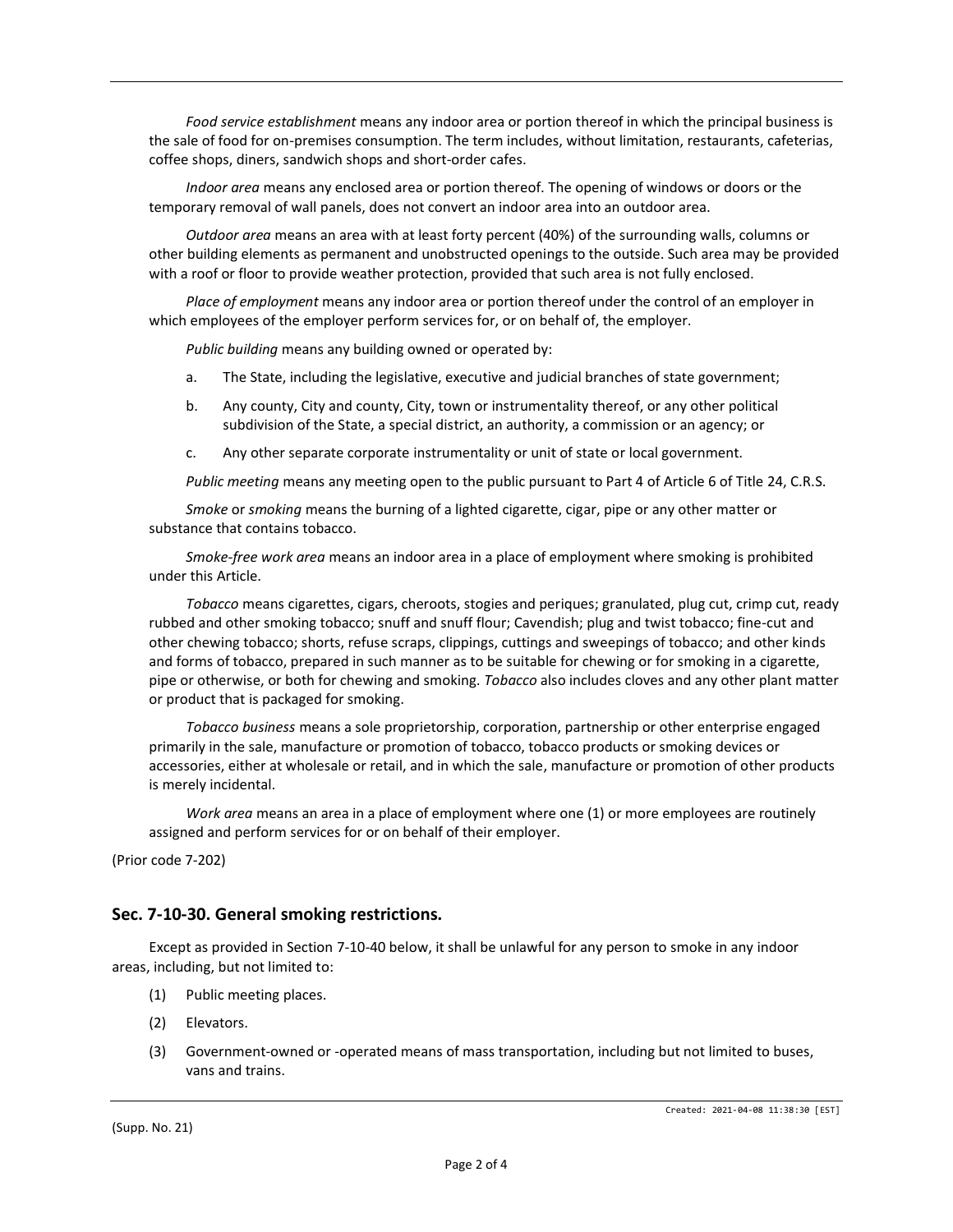- (4) Taxicabs and limousines.
- (5) Grocery stores.
- (6) Gymnasiums.
- (7) Jury waiting and deliberation rooms.
- (8) Courtrooms.
- (9) Child day care facilities.
- (10) Health care facilities including hospitals, health care clinics, doctor's offices and other health care related facilities.
- (11) Any place of employment that is not exempted. In the case of employers who own facilities otherwise exempted from this Subsection, each such employer shall provide a smoke-free work area for each employee requesting not to have to breathe environmental tobacco smoke. Every employee shall have a right to work in an area free of environmental tobacco smoke.
- (12) Food service establishments.
- (13) Bars.
- (14) Indoor sports arenas.
- (15) Restrooms, lobbies, hallways and other common areas in public and private buildings, condominiums and other multiple-unit residential facilities.
- (16) Restrooms, lobbies, hallways and other common areas in hotels and motels, and in at least seventy-five percent (75%) of the sleeping quarters within a hotel or motel that are rented to guests.
- (17) Bowling alleys.
- (18) Billiard or pool halls.
- (19) The common areas of retirement facilities, publicly owned housing facilities and nursing homes, not including any resident's private residential quarters.
- (20) Public buildings.
- (21) Auditoria.
- (22) Theaters.
- (23) Museums.
- (24) Libraries.
- (25) Public and nonpublic schools.
- (26) Other educational and vocational institutions; and
- (27) The entryways of all buildings and facilities listed in Paragraphs (1) through (26) of this Section.

(Prior code 7-203)

#### **Sec. 7-10-40. Exceptions to smoking restrictions.**

Smoking is permitted in the following places:

(Supp. No. 21)